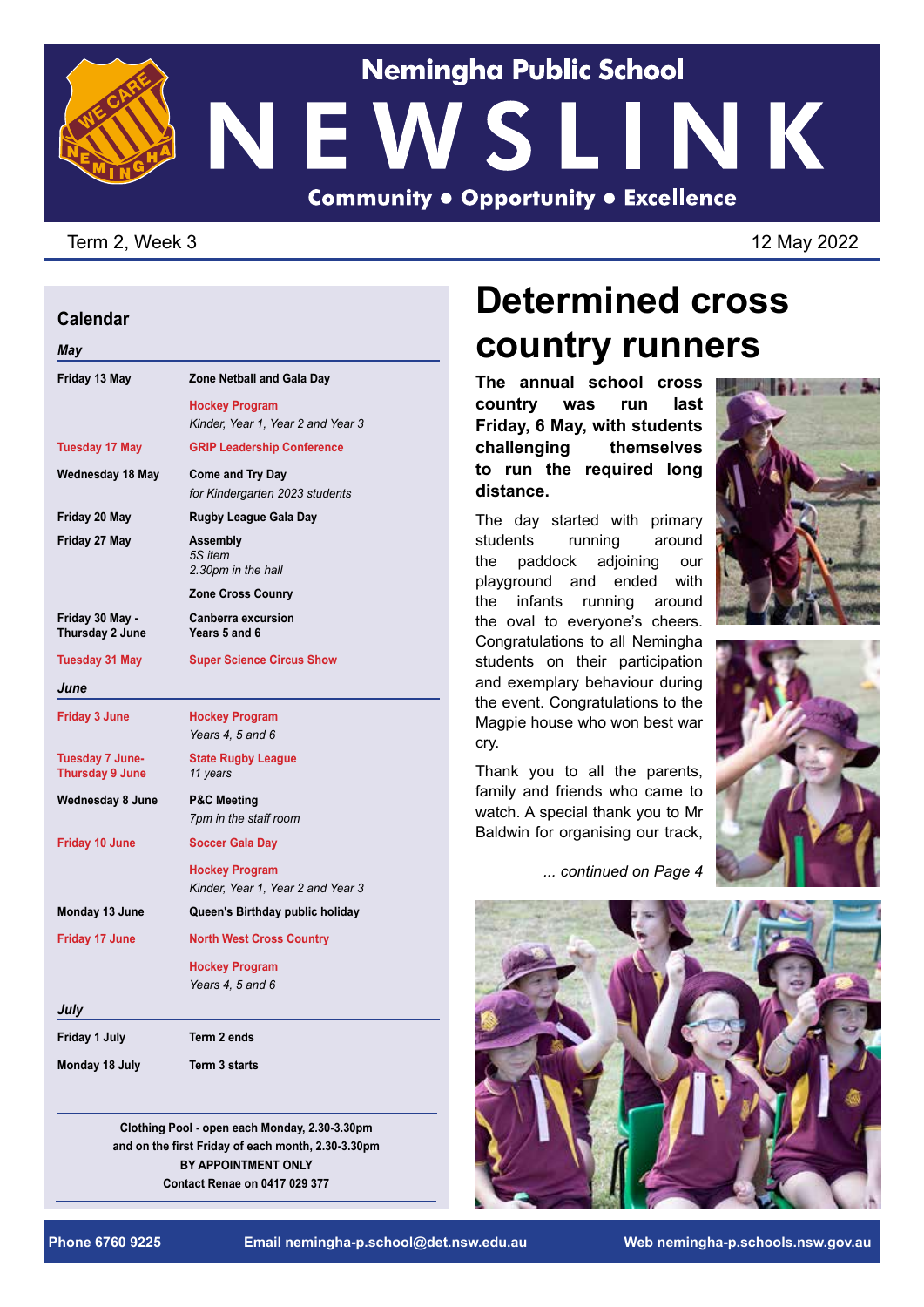

## **School Improvement and why it matters**

**Skye Davis**, Principal

**School improvement is at the heart of what we do as teachers and school leaders. School improvement is a continuous process, focused on impacting all students and sustaining improvement over time.** 

Rigorous self-assessment and analysis of our school's current situation with respect to student outcomes and school practices underpins school improvement.

Use of data enables the school to closely monitor student progress and achievement. At Nemingha PS we support a collective responsibility for understanding the needs of every student in our school.

I wanted to share with you *some* of the processes and practices that Nemingha PS staff currently have in place to ensure that we are using assessment and data to understand each student, focussing on student outcomes and in turn, school improvement.

Each week at NPS staff participate in staff meetings, administration meetings and executive meetings. Staff meetings focus on continually developing the capabilities of all teachers and leaders at NPS. We have fortnightly Learning and Support meetings where individual students and their needs are communicated to staff with the aim



Our Assistant Principal Curriculum and Instruction (APC&I), Mrs Lynne Weis, works with teachers individually to support research informed teaching programs, plan assessments and analyse the data from these practices, aiming for continuous improvement. We call this practice "impact cycles". The impact cycle is what instructional coaches should do to foster improvements in teaching.

Our assistant principals, Mrs Leanne Kemp and Mrs Roxanne Harris, lead their teams and support them to build their capacity through professional learning, supervision practices and personal development plans (PDPs). Effective performance and development requires a collaborative and supportive workplace committed to a positive culture of ongoing learning by individuals and teams.

We are so fortunate at Nemingha to have such a dedicated and committed staff who place such importance on continually improving in every aspect of their role.



## **Election day BBQ fundraiser**

**Nemingha Public School will again host a polling site in the school hall** 

**for this year's federal election on Saturday 21 May.** 

The P&C have been offered the opportunity to run a fundraising BBQ and cake stall. We need volunteers to help run the BBQ on the day and donate baking to sell. Shifts will be two hours, starting from 7.30, 9.30,11.30 and 1.30.

If you can spare some time to help out please message Kate on 0419815567.

### **Gold Awards**

Congratulations to Harvey McKnight, who will receive a Gold Award at our next assembly.



The following note has been sent home this week:

*Selected students* GRIP Leadership

Do you have a child ready to start Kindergarten in 2023?

Nemingha Public School would like to invite you to our

## **Come and Try Day**

Wednesday 18 May 2023 9.20am-11am

- Children can join a lesson and become confident in their new school setting
	- Parents can tour the school and learn about the quality education your child will enjoy at Nemingha Public School

*For bookings or more information contact the school office*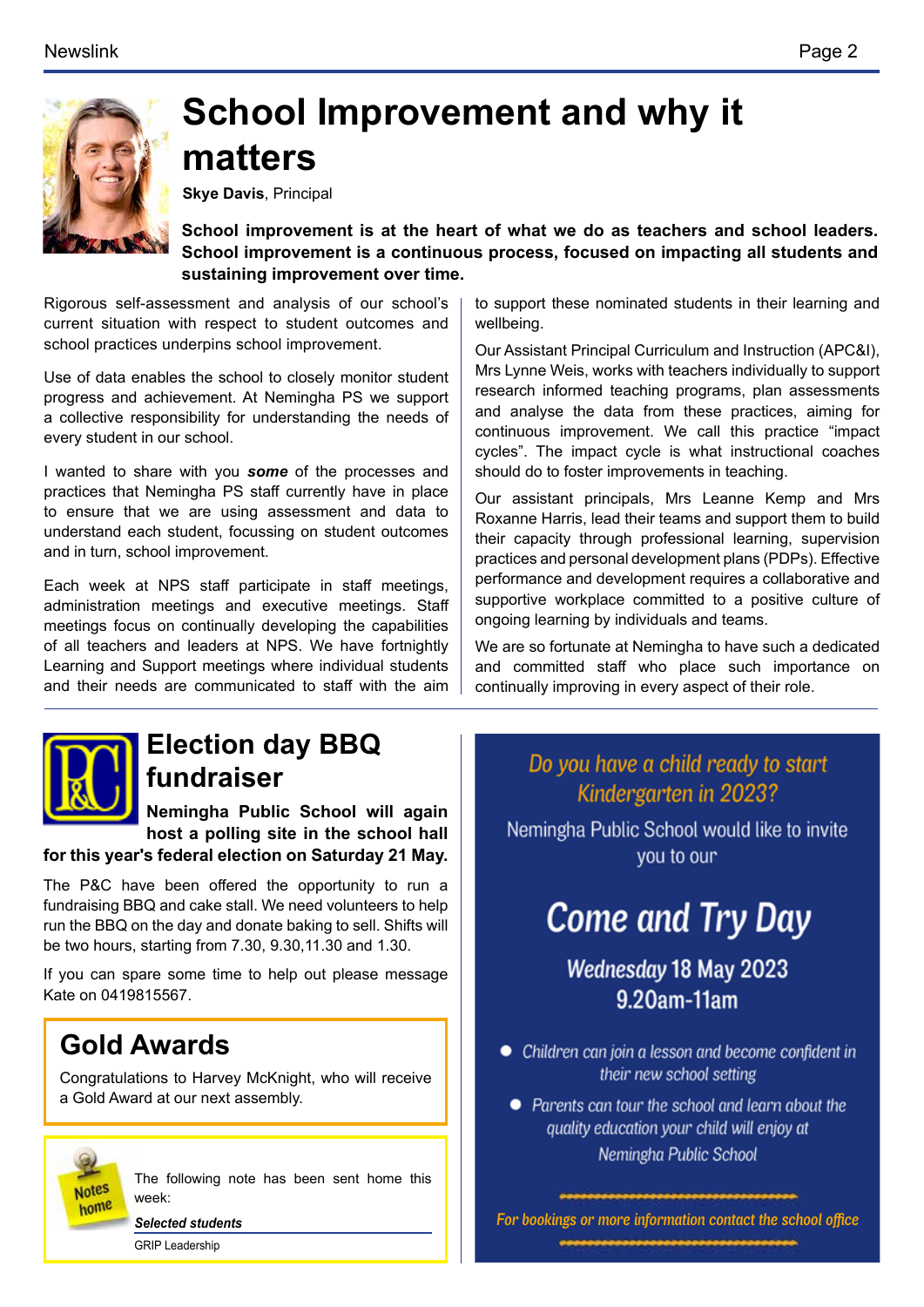## **Hit the ground running!**

**Students in 5S have not stopped since day one of Term 2, preparing for NAPLAN, sport, tree planting, cross country practice, Kitchen Garden, assembly practice and finding time to work. This term is all about speeches, debating, Canberra and climate change.**

Nothing is a problem for 5S, and we take everything put in front of us. This term we are discussing our upcoming Canberra excursion and becoming very excited about everything that we will be doing. 5S are really looking forward to 'Being Boss' and debating politics that we have been learning in history throughout last term. They are learning about the Electoral Commission and how the voting process works, which they are finding interesting with the upcoming election.

The first week of term the students heard about Len Waters senior and his story about the war, in the book 'Australia Remembers'. They found this very insightful and had lots of questions about the information contained in the book.

In English this term the students are learning about climate change and how to be advocates for the environment. They are delving into books like 'How to Bee', which is about a little girl in Goulburn who helps to pollinate the flowers to increase the bee population. The other text is 'The Boy Who Harnessed the Wind', which is a real-life text about a boy from an African village who made a windmill to help his village survive.



It has been a great start to Stephanie Alexander Kitchen Garden this year with finally being able to be back in the kitchen. Then students enjoyed some yummy pasta.

Learning some drumbeats with Mrs Blanch should be a fun way to see out the term. Please everyone come along to our special assembly on Friday May 27 to hear some wonderful poems, a game show and a tribute to our mums and all the women in our lives with a special meaning behind the day. Dads of course can too.











a fortnightly focus on literacy and numeracy with Lynne Weis

### *Tips to help your child with maths homework:*

Mathematicians take time to think about problems and ideas. Make sure you give your child thinking time. You might say: "Think about what this problem is asking you".

Encourage your child to use the strategies they've learned. Ask: "Which strategy would you use to figure this out?" and "Can you show me how you did that?".

Remind your child that they can also draw pictures and create models and use objects to solve problems.

Praise your child's effort and thinking rather than praising correct answers.

Find a quiet place to work with your child away from distractions such as mobile phones, TV or other siblings. Setting these boundaries demonstrates the importance of homework.

Stay positive. Saying "I was bad at maths too" can actually lower your child's expectations of themselves. Instead try "We'll get there" or "We can figure this out together".



Incorporate maths into your everyday life, such as making up problems and investigations, measuring when cooking, counting money, calculating

the distance when walking, or the speed when driving in the car.

From: [https://education.nsw.gov.au/parents-and-carers/](https://education.nsw.gov.au/parents-and-carers/learning/maths/mathematics-primary-school-homework-tips) [learning/maths/mathematics-primary-school-homework-tips](https://education.nsw.gov.au/parents-and-carers/learning/maths/mathematics-primary-school-homework-tips)

### **Kristine Sharkey**